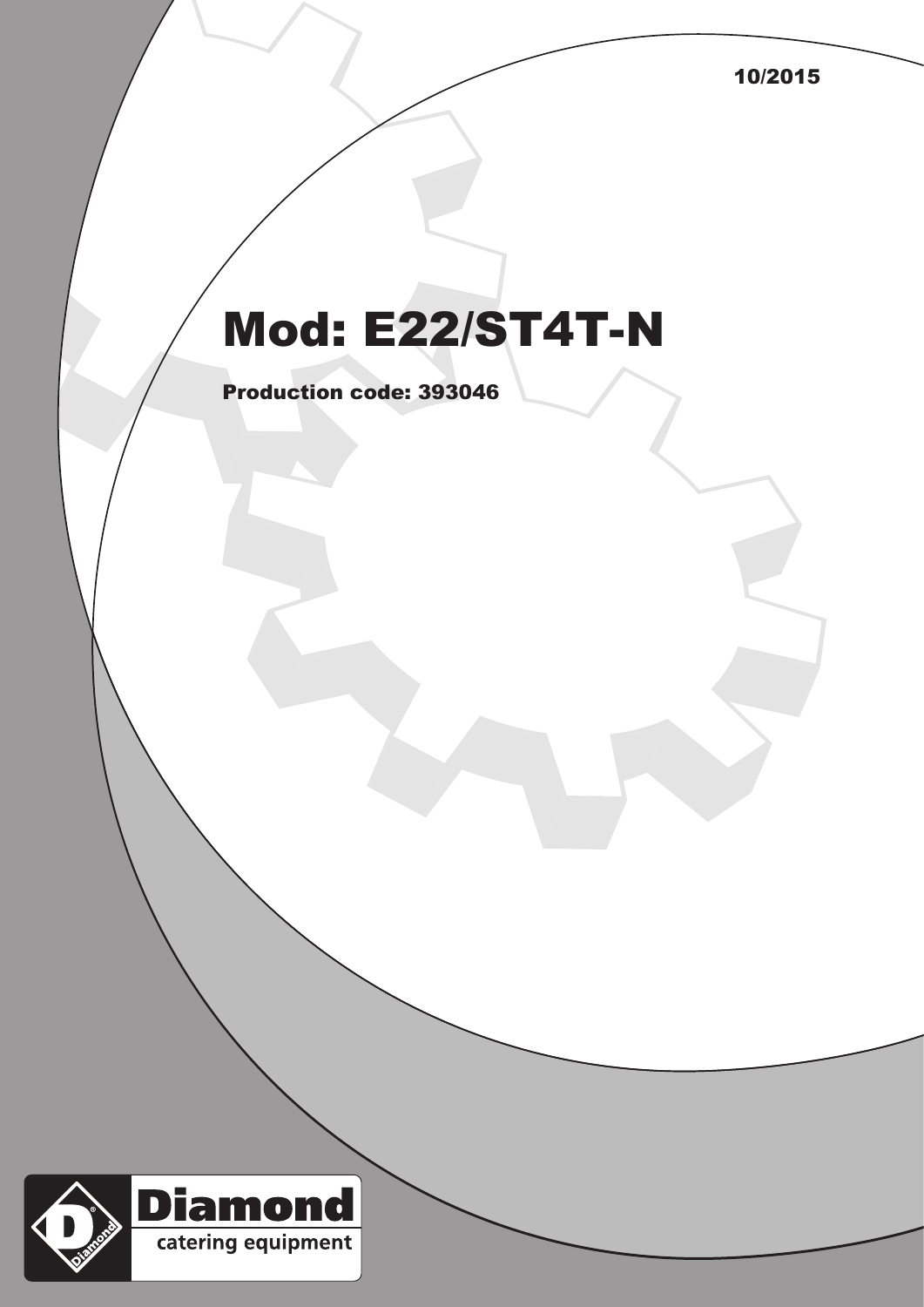## SPARE PARTS CATALOGUE CATALOGO PARTI DI RICAMBIO

## **TUTTAPIASTRA ELETTRICO E900 XP ELECTRIC HOB E900 XP**

| <b>PNC</b> | Model             | Ref          | Pag. Brand | <b>Version</b> | <b>Notes</b>                          |
|------------|-------------------|--------------|------------|----------------|---------------------------------------|
|            | 391046 E9HOED2000 | a            | ELX        | EL.            | ELECTRIC HOB COOKING TOP 400MM        |
|            | 392046 Z9HOED2000 | <sub>n</sub> | ZAN        | EL.            | ELECTRIC HOB COOKING TOP 400MM        |
|            | 393046 O9HOED2000 |              | OEM        | ы.             | <b>ELECTRIC HOB COOKING TOP 400MM</b> |

| Pag                             | Index             |             | <b>Indice</b>        | <b>Note</b> |
|---------------------------------|-------------------|-------------|----------------------|-------------|
|                                 | General componets |             | Componenti struttura |             |
| Spare parts list<br>3           |                   |             | Lista ricambi        |             |
| Brand/Marchio:<br>Factory code: |                   | All<br>9PDX |                      |             |

| From sr. Nr/ Da Ser. Nr.: 016 | Doc. Nr.: 059785GR00 |  |
|-------------------------------|----------------------|--|
| Page: 1                       | Ed. 2015 10          |  |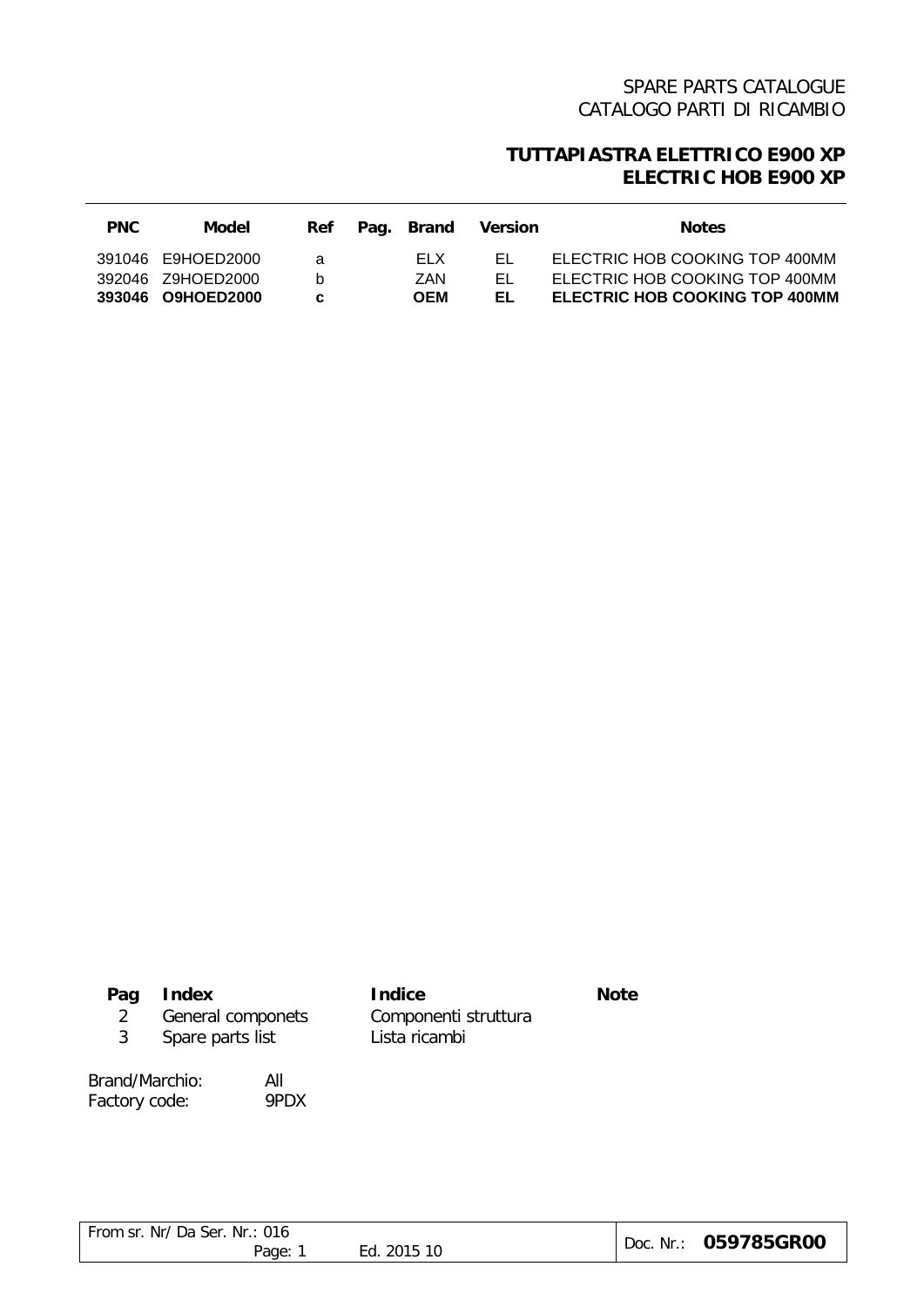

| From sr.<br>Nr/ Da Ser. Nr.: 016 |                |                 |            |
|----------------------------------|----------------|-----------------|------------|
| Page:                            | Ed.<br>2015 10 | $Nr$ .:<br>Doc. | 059785GR00 |